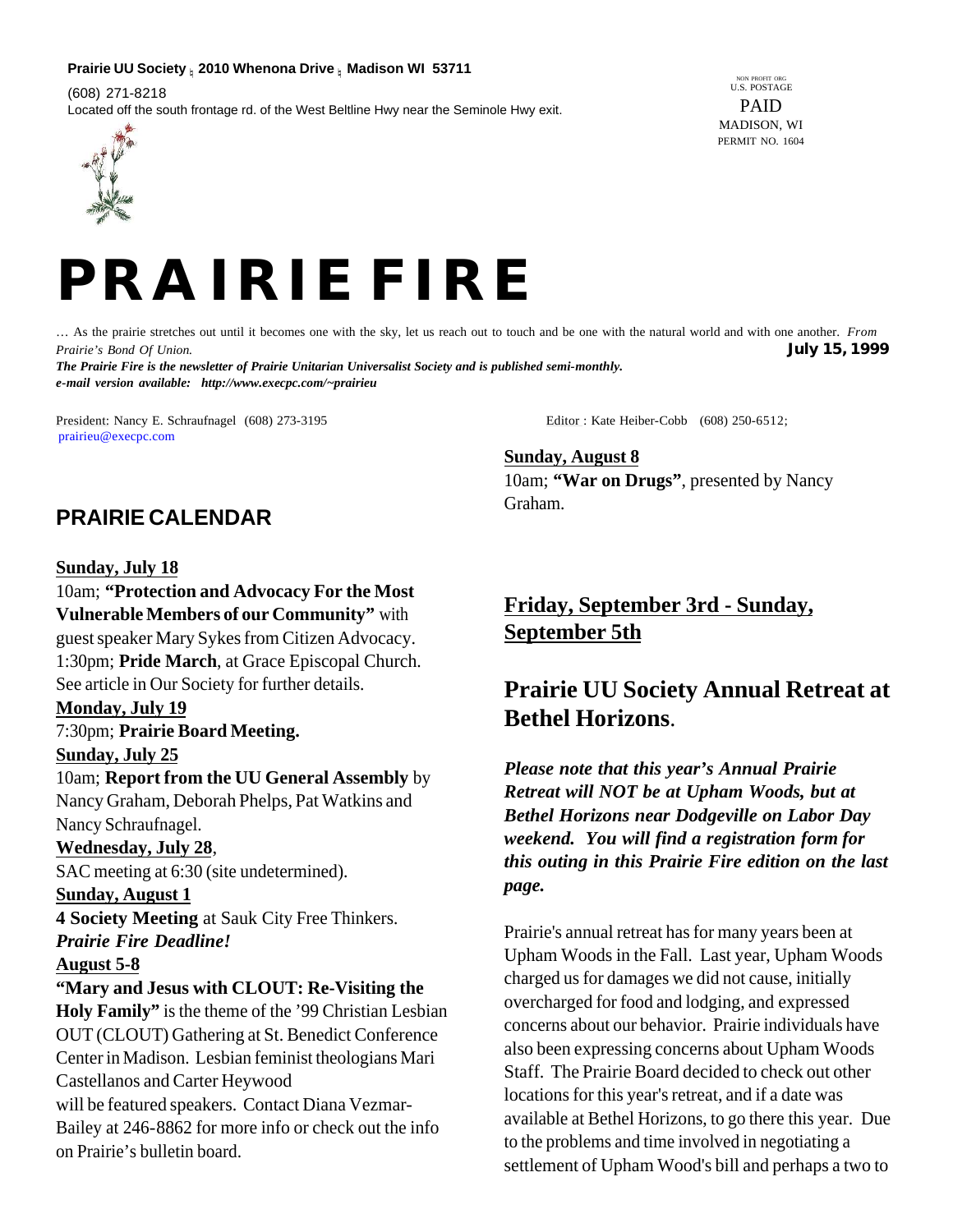three week delay by your stressed Prez,, the only date left was Labor Day weekend. We are again officially inviting the Stevens Point Fellowship and the Free Congregation of Sauk County. Please join us in this important event!

# *Prairie Fire Deadline is Sunday, August 1st, 1999.*

# **UPCOMING PROGRAMS**

### **Sunday, July 18**

10am; **"Protection and Advocacy For the Most Vulnerable Members of our Community"** with guest speaker Mary Sykes from Citizen Advocacy.

### **Sunday, July 25**

10am; **Report from the General Assembly** by Pat Watkins and Nancy Schraufnagel.

#### **Sunday, August 1**

**Joint Service** with Sauk City, James Reeb and Prairie. Details to be announced or call the Program Chair, Nikki Bromberg, for details.

## **VOLUNTEER SCHEDULES**

**Hospitality Helpers:**. **July 18: Greeting Visitors:** Paula P. **Coffee Set-Up:** Paula P. **Coffee Clean-up:** Paula P. **July 25: Greeting Visitors:** *Need Volunteer* **Coffee Set-Up:** *Need Volunteer* **Coffee Clean-up:** *Need Volunteer*

*No Program at Prairie on Aug. 1. Joint Program in Sauk City.*

**Program Taping: July 18:** Paula P.

**July 25:** *Need Volunteer*

**Lawn Mowing July 18-24:** *Need Volunteer* **July 25-31:** Paula P.

# **WE NEED LAWN MOWERS! Sign-up on clipboard or call Rick Ruecking. OUR SOCIETY**

## **Coffee Break**

 How do you like the coffee? We hope you like it fine because the Membership Committee has broken with one coffee tradition and begun a new one. It has switched to using Equal Exchange coffee for Sunday morning services. Equal Exchange is a worker-owned co-op dedicated to fair trade with small-scale farmers in the "Third World". It is committed to paying a fair price directly to the farmer, not corporate middlemen, and to supporting ecologically sustainable farming practices. Since the price for Equal Exchange coffee is a bit higher than that of the "other" brands, the Social Action Committee may help out with future coffee purchases if needed. Let members of either committee know what you think of the switch, and of the taste!

# **Pride March Sunday July 18th , 1:30pm at Grace Episcopal Church**

 Come Out in support and celebration of Gay lesbian bisexual and transgendered individuals. Prairie as a Welcoming Congregation to GLBT individuals will be participating in this Sunday's Pride March. Meet at 1:30pm Grace Episcopal Church. Look for Prairie's Banner (Thank You Rachel Siegfried and Metje Butler) and the Coming Out Coming Together Banner. We will be marching with other Unitarians and members of the faith community concerned with advocacy & support of our valuable community. Please join us!

#### **"FIRST CALL FOR HELP"**

 The Caring Committee has been established to help other Prairie members in need. The types of support offered are writing notes, rides, telephoning, preparing food, visits, child care, support for people dealing with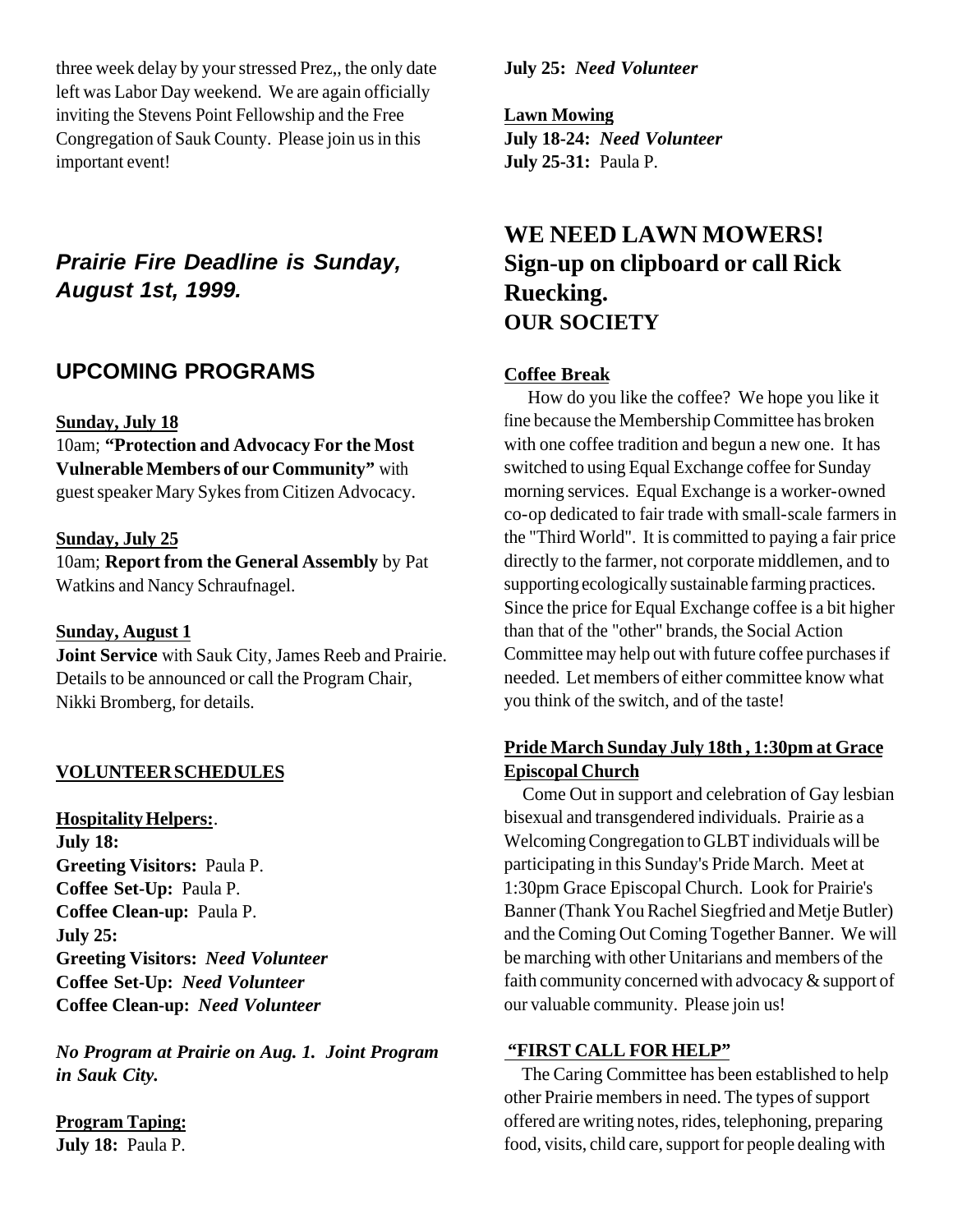life crises (e.g., grieving), tape delivery, and a community resource list. We also have a small library.

 If you have or know of a member or friend who has a special need that the Caring Committee should know about, feel free to call our primary point of contact for this month: Marilyn Ruecking: 838-8540.

 The primary person has a master list of volunteers who can be called upon depending on the support needed.

## **Interfaith Hospitality Network**

 The Interfaith Hospitality Network is now in full swing. Prairie joined in with Midvale Community Lutheran and Glenwood Moravian Church for our first rotation in May. Everything went quite well and we had a wonderful turnout of volunteers from Prairie. We had good responses from our guests as well. They really enjoyed the more relaxed atmosphere that we offered. Our next turn is scheduled for the week of Aug. 15-21. We will have sign ups at the church and will also try to call those who volunteered last time. You may also call me at home 274-0553. We will be making one change in the way the time slots will be set up. Some of the people who worked the over night shifts were disappointed in that they were not able to spend much time with the families so we will change the overnight shift to 7:00pm to 6:30am. I would like to acknowledge the following volunteers: Arleigh Birchler, Erin Bosch, Kathy Helm, Pat Cautley, Nikki Bromberg, Rick and Marilyn Ruecking, Barabra Rames, Metje Butler, Orange Schroeder. I am sorry if I have missed any one. I know that I also missed several of you that had wanted to volunteer. (That's what happens when I scribble notes on scrap paper - a habit that I am trying to change.) Hopefully, everyone who is interested will get the opportunity to help out. Thanks again for everyone's help and support. Shannon Hayes

# **RE Curriculum will begin on Sept. 19th**

 Due to Shaarei Shamayim's rental of the building for Rosh Hashana the whole weekend of Sept.  $10^{th}$  -  $12^{th}$ , our Sunday program will be held elsewhere, (details to be announced August) and the RE Curriculum will begin on Sunday, September 19<sup>th</sup>.

# **Pat Watkins Lay Ministry**

 One of our Lay Ministers for the 1999/2000 church year will be Pat Watkins, who will be presenting eight Sunday programs entitled "Going About the UUA's

Business." The lay ministry will consist of programs which deal with the subjects of our UUA Resolutions, Statements of Conscience, or Policies, and will begin with the July  $25<sup>th</sup>$  "Report from the General Assembly." Pat will not be accepting payment for several programs, such as the one on 7/25, which ordinarily would be covered outside of a lay ministry. Fees for the remaining programs will be used to pay a speaker's honorarium or to cover the cost of a contribution, which the Prairie budget is unable to afford. Pat is also hoping to facilitate an adult education opportunity on the new study/action issue in which members of all the UU area congregations can participate (however, this latter may be wishful thinking).

# **Co-Coordinator for Music Needed**

 Due to the resignation of Deb Phelps as the Co-Coordinator for Music, we are in need of a new volunteer for this position. Music coordination consists of lining up people to play for humns and for special music, as needed by those presenting services. If you can help out please contact Rosemarie Lester at 255- 7039 or Nikki Bromberg at 251-0976.

## **A Gift from The Crims**

*The following letter was sent to Prairie from Joyce and Fleming Crim.* "Dear Prairie Friends,

While Fleming and I have been members of First Unitarian Society for about 15 years now, we have fond memories of previous years at Prairie Society. Recently, while cleaning out a drawer, I found an old pledge statement from Prairie dated the year we transferred our membership and financial support to First Society. We would like to honor our past pledge to you now with the enclosed contribution of \$400.

> Best wishes, Joyce Crim"

# **Thank you Joyce and Fleming!**

## **From the Administrator**

Please remember to submit an explanation of upcoming programs that you are in charge of. It always takes awhile after the Board changes to get these details smoothed out, but this really does help draw people in for the programs. Because I am not aware of the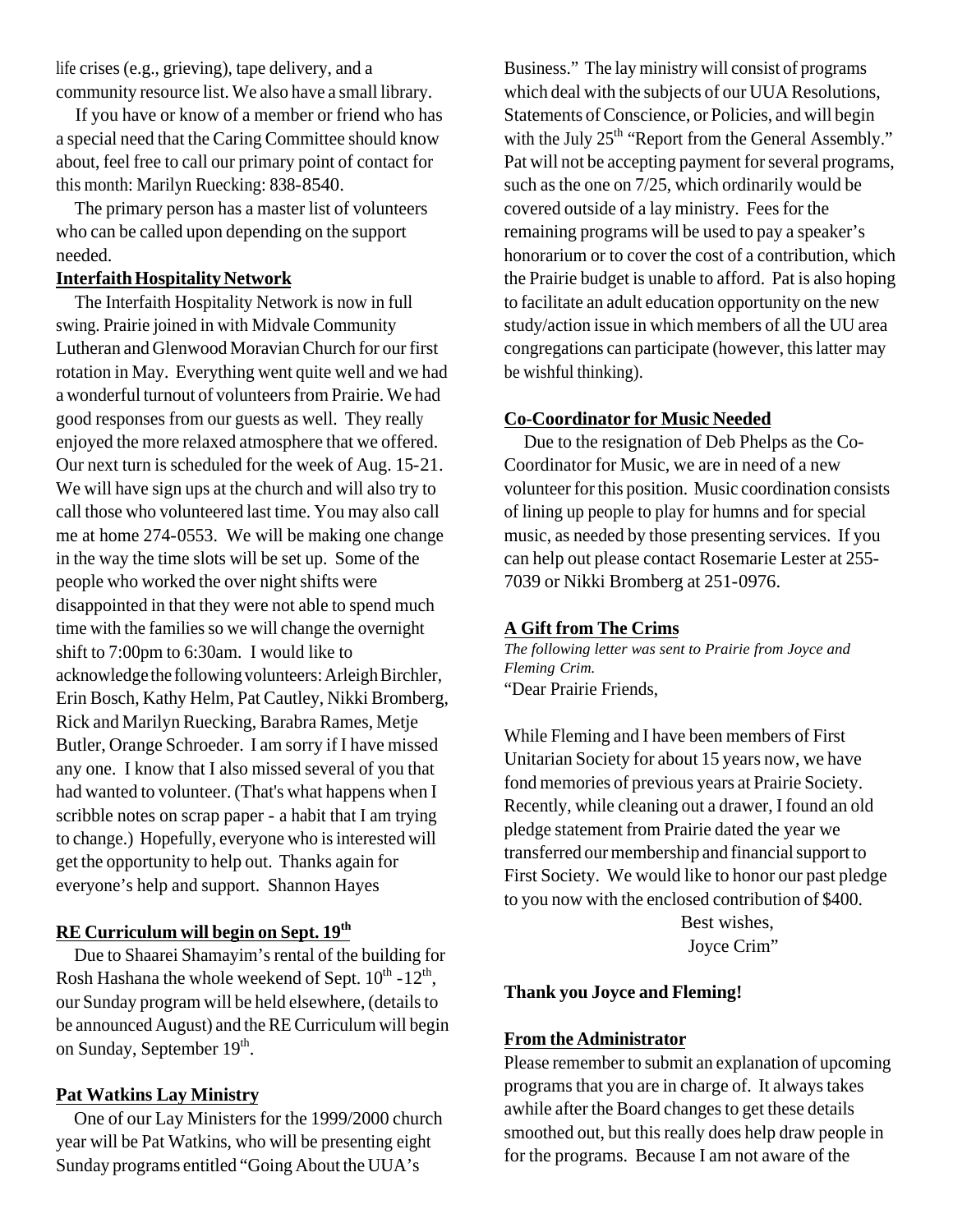| would. Thanks for all of your contributions to our<br>WE NEED LAWN MOWERS!!!!!!!!!!!!!!!!!!!<br>Prairie Fire. I enjoy being such an integral part of<br>Please sign-up.<br>Prairie's communications.<br><sup>1</sup> Prairie Retreat at Bethel Horizons, Sept 3-4: |
|--------------------------------------------------------------------------------------------------------------------------------------------------------------------------------------------------------------------------------------------------------------------|
|                                                                                                                                                                                                                                                                    |
|                                                                                                                                                                                                                                                                    |
|                                                                                                                                                                                                                                                                    |
|                                                                                                                                                                                                                                                                    |
|                                                                                                                                                                                                                                                                    |
|                                                                                                                                                                                                                                                                    |
| Can drive ____ others Need a ride ____ Need scholarship: ____                                                                                                                                                                                                      |
| (Make checks payable to Prairie Unitarian)                                                                                                                                                                                                                         |
| Accommodations: (All require bedding and towels, all have heat, elect, showers,                                                                                                                                                                                    |
| except cabins & campground; Children = under 12 years of age)                                                                                                                                                                                                      |
| Prairie Center: (4-5/room, private handicapped-accessible bathrooms)                                                                                                                                                                                               |
| Adults: 2 nights: # $ x $30 = $$ .                                                                                                                                                                                                                                 |
| 1 night: # _ x \$19 = \$ ______.                                                                                                                                                                                                                                   |
| Children: $2 \text{ nights } #$ x $$15 = $$ =                                                                                                                                                                                                                      |
| 1 night: # _ x $$9.50 = $$ ___.                                                                                                                                                                                                                                    |
| Barn Retreat Center: (26 single beds, shared bathrooms)                                                                                                                                                                                                            |
| Adults: 2 nights: # $ x $25 = $$ .                                                                                                                                                                                                                                 |
| 1 night: # _ x \$16 = \$ ____.                                                                                                                                                                                                                                     |
| Children: 2 nights # __ x $$12.50 = $$ ___.                                                                                                                                                                                                                        |
| 1 night: # _ x $$8.00 = $$ __.                                                                                                                                                                                                                                     |
| Farmhouse/Bunkhouse Center: (17+16 single beds, shared bathrooms)                                                                                                                                                                                                  |
| Adults:<br>2 nights: # _ x \$23 = \$ _____.                                                                                                                                                                                                                        |
| 1 night: # _ x \$14 = \$ _____.                                                                                                                                                                                                                                    |
| Children: 2 nights # _ x $$11.50 = $$ ___.                                                                                                                                                                                                                         |
| 1 night: # _ x $$7.00 = $$ __.                                                                                                                                                                                                                                     |
|                                                                                                                                                                                                                                                                    |
| Staff Cabins (8 x 4) 5.75 per person per night: \$<br>Camping (\$2.50/person or \$8/family per night): \$                                                                                                                                                          |
|                                                                                                                                                                                                                                                                    |
| $\mathbb{S}$<br>Total accommodations:                                                                                                                                                                                                                              |
| $x $3.50 = $$ (adults)<br>Meals: Saturday breakfast: #                                                                                                                                                                                                             |
| Saturday lunch:<br>$x $4.50 = $$ (adults)<br># $-$                                                                                                                                                                                                                 |
| Saturday dinner:<br>$x $5.50 = $$ _____. ___ (adults)<br>#                                                                                                                                                                                                         |
| $x $3.50 = $$ (adults)<br>Sunday breakfast:<br>#                                                                                                                                                                                                                   |
| Saturday breakfast: #__<br>$x $1.75 = $$ (adults)                                                                                                                                                                                                                  |
| $x $2.25 = $$ (adults)<br>Saturday lunch:<br>#                                                                                                                                                                                                                     |
| $x $2.75 = $$ (adults)<br>Saturday dinner:                                                                                                                                                                                                                         |
| $x $1.75 = $$ (adults)<br>Sunday breakfast:<br>#                                                                                                                                                                                                                   |
| Total meals:<br>$\frac{\S_{\frac{1}{2}}}{\S_{\frac{1}{2}}}{\S_{\frac{1}{2}}}$                                                                                                                                                                                      |

 $\overline{a}$